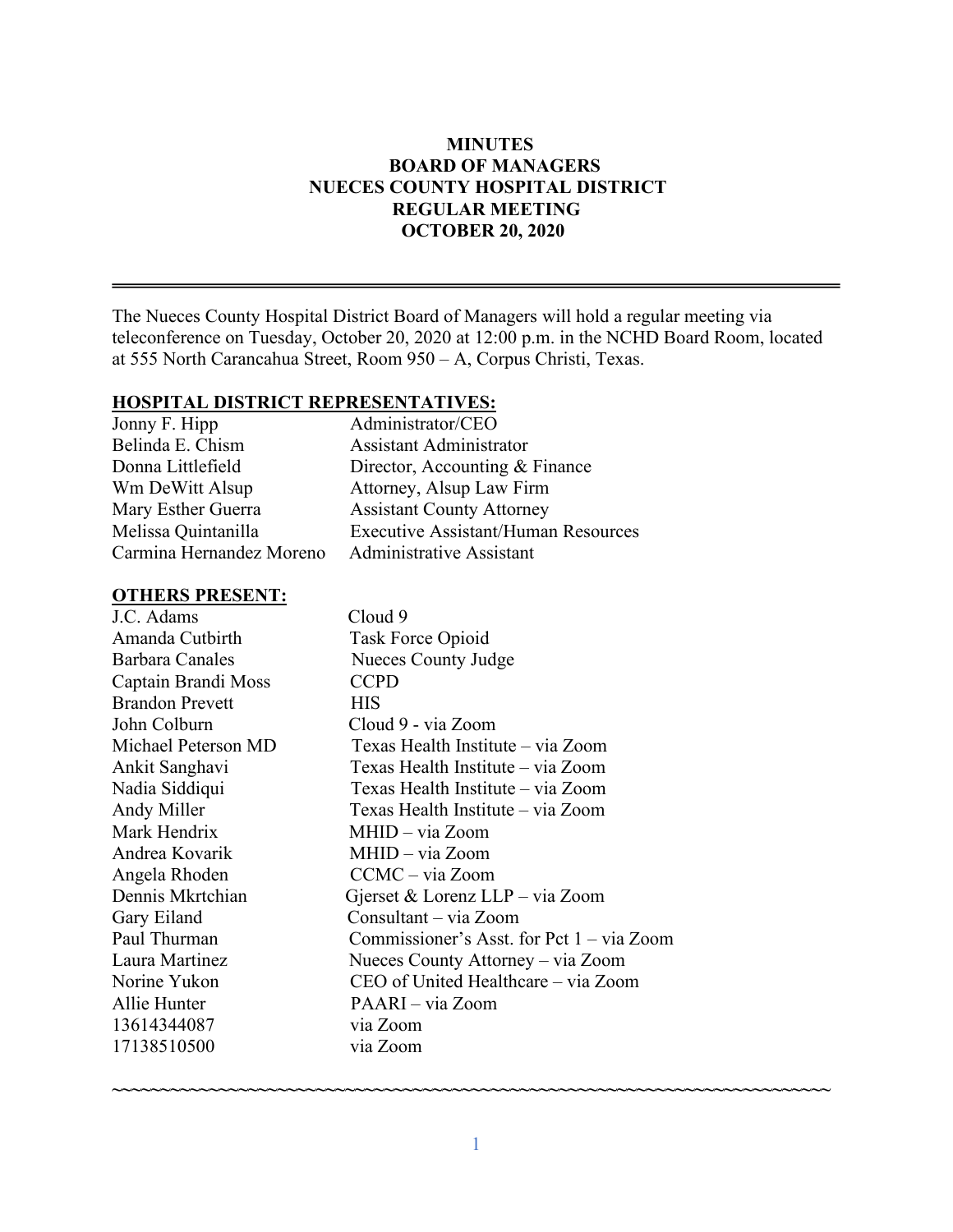### 1. WELCOME

### 2. ROLL CALL OF BOARD OF MANAGERS MEMBERS:

- \_Y\_\_ John B. Martinez, J.D., Chairman
- Y Sylvia Tryon Oliver, Vice-Chairman
- \_X\_\_ Belinda Flores, RN
- \_Y\_\_ Vishnu V. Reddy, M.D.
- Y Daniel W. Dain
- $Y$  John E. Valls
- \_Y\_\_ Mariana Garza, J.D.

### 3. **CALL TO ORDER, ESTABLISHMENT OF QUORUM, MEETING POSTING CONFIRMATION, AND CLOSED MEETING NOTICE**

- A. Call to order Mr. Martinez, Chairman The meeting was called to order by Mr. Martinez at 12:13 p.m.
- B. Establish quorum Mr. Martinez, Chairman A quorum was present with six members in attendance.

**John B. Martinez, J.D., Chairman – PRESENT Syliva Tryon Oliver, Vice – Chairman – PRESENT Vishnu V. Reddy, M.D., Member – PRESENT Daniel W. Dain, Member – PRESENT John E. Valls, Member – PRESENT Mariana Garza J.D., Member – PRESENT Belinda Flores, RN, Member – ABSENT**

- C. Confirm posting of Meeting's public notice in accordance with Texas Open Meetings Act, Texas Government Code, Chapter 551.
- D. Public notice is hereby given that the Board of Managers may elect to go into Closed Meeting session(s) at any time during the meeting to discuss any matter(s) listed on the agenda when so authorized by the provisions of the Open Meetings Act, Texas Government Code, Chapter 551.
- 4. **PUBLIC COMMENT** Persons wishing to comment on any item(s) on the agenda or any subject within the Board's responsibilities must sign-in on the "Agenda Item Request to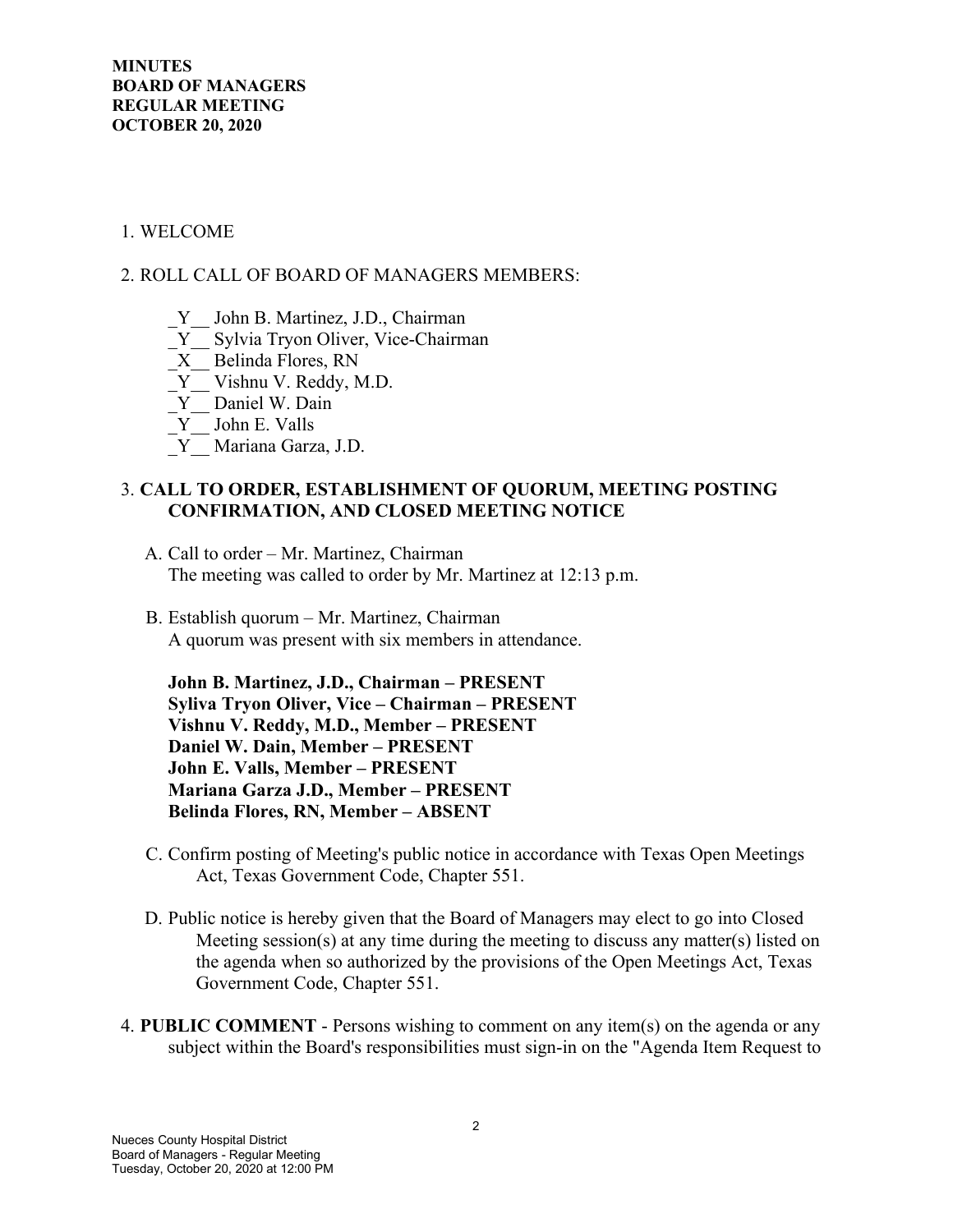Speak" form provided at the entrance of the Board meeting room at least five (5) minutes prior to commencement of the meeting. Commenters shall limit their comments to three

(3) minutes, except that Commenters addressing the Board through a translator shall limit their comments to six (6) minutes. See the "Public Comment" section of the preceding General Information page for additional information.

### **J.C. Adams Judge Barbara Canales**

- 5. **CONSENT AGENDA** See the "Consent Agenda" section of the preceding General Information page for an explanation of the Consent Agenda and for additional information.
	- A. Approve Board of Managers meeting minutes of:
		- 1. September 15, 2020 Regular;
		- 2. September 24, 2020 Special; and
		- 3. September 29, 2020 Special.
	- B. Receive summary payment information on Nueces County health care disbursements for Fiscal Year 2020 year-to-date:
		- 1. Salaries, benefits, supplies, and intergovernmental transfers at/for Corpus Christi/Nueces County Public Health Department;
		- 2. Emergency medical services provided in unincorporated areas of Nueces County;
		- 3. Supplemental and jail diversion program funding for Nueces Center for Mental Health and Intellectual Disabilities;
		- 4. Medical services provided at County correctional facilities:
			- a. Nueces County Jail; and
			- b. Nueces County Juvenile Detention Center;
		- 5. Funding for alcohol and drug abuse treatment programs:
			- a. Cenikor (Charlie's Place);
			- b. Council on Alcohol and Drug Abuse; and
			- c. Palmer Drug Abuse Program;
		- 6. Funding for diabetes prevention and supporting programs;
		- 7. Public health grants; and
		- 8. Legal and professional fees. *(Finance Committee)*
	- C. Receive reports relating to Nueces Aid Program enrollment for month-ended September 30, 2020. *(Finance Committee)*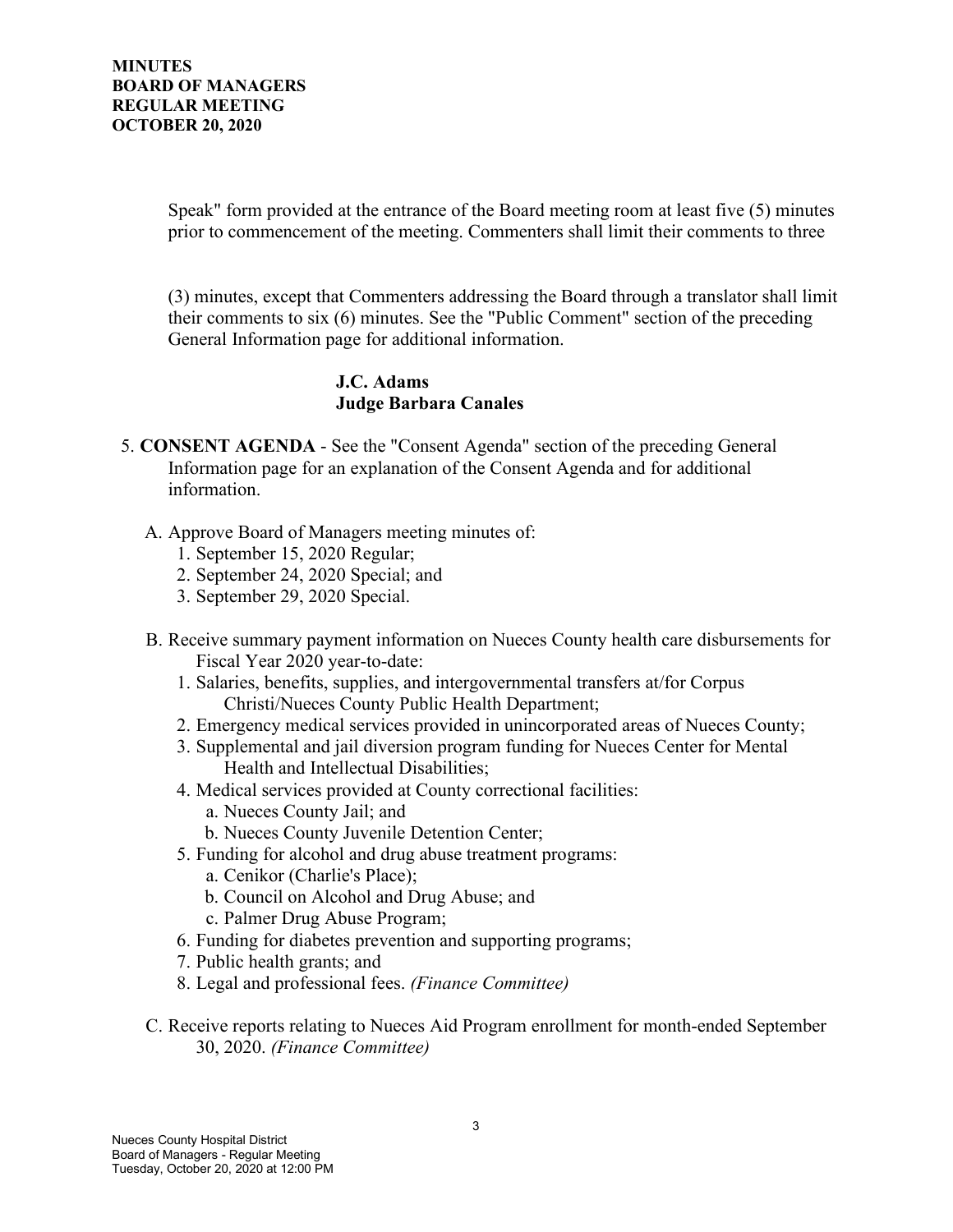- D. Receive fiscal year-to-date Specified Annual Percentage-related revenue reports; revenue receipts pursuant to CHRISTUS Spohn Health System Corporation Amended and Restated Membership Agreement, Section 5.03. *(Finance Committee)*
- E. Receive summary imputed claims information on medical and hospital care provided to the Nueces Aid Program population consistent with the CHRISTUS Spohn Health System Corporation Amended and Restated Membership Agreement for fiscal yearto-date period-ended September 30, 2020. *(Finance Committee)*
- F. Receive summary report of year-to-date intergovernmental transfers made in support of local and other healthcare providers participating in Medicaid supplemental payment programs sponsored by the Texas Health and Human Commission. *(Finance Committee)*
	- 1. Texas Healthcare Transformation and Quality Improvement Program (Medicaid 1115 Waiver):
		- a. Delivery System Reform Incentive Payment (DSRIP) pool; and
		- b. Hospital Uncompensated Care (UC) pool.
	- 2. Disproportionate Share Hospitals (DSH) program;
	- 3. Network Access Improvement Program (NAIP);
	- 4. Uniform Hospital Rate Increase Program (UHRIP); and
	- 5. Graduate Medical Education (GME). *(Finance Committee)*
- G. Receive monthly statement of escrow amounts deposited and/or withdrawn by CHRISTUS Spohn Health System Corporation; deposits pursuant to and consistent with Schedule 1 to CHRISTUS Spohn Health System Corporation Amended and Restated Membership Agreement; receive statement for month-ended September 30, 2020. *(Finance Committee)*

### **Motion by Mr. Valls and seconded by Ms.Oliver. MOTION CARRIED.**

## 6. **REGULAR AGENDA:**

## A. **Finance Committee:**

- 1. Receive and approve Quarterly and Annual Investment Reports:
	- a. Quarterly Investment Report for fiscal quarter-ended September 30, 2020 and ratify related investment transactions; and
	- b. Annual Investment Report for fiscal year-ended September 30, 2020. *(ACTION)*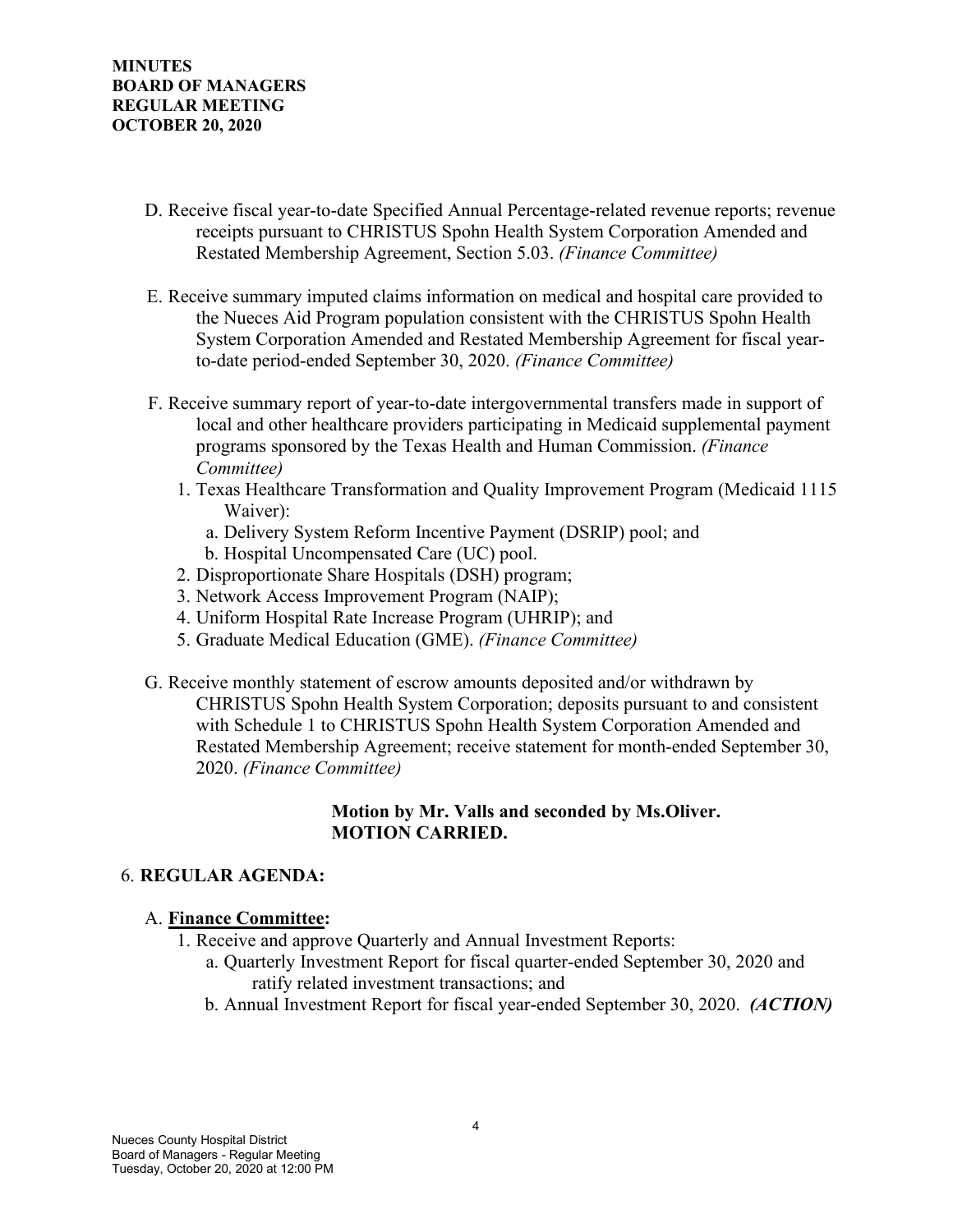**MINUTES BOARD OF MANAGERS REGULAR MEETING OCTOBER 20, 2020**

### **Motion by Mr. Valls and seconded by Dr. Reddy. MOTION CARRIED.**

#### B. **Social Determinants of Health and Health Equity:**

- 1. Receive information on the role of social determinants of health in promoting health and health equity. *(INFORMATION)*
- 2. Discuss and consider approval of Statement of Work (SOW) with Accenture, LLP relating to the provision of and access to proprietary and COVID-19 related data supporting identification of Nueces County's social determinants of health; SOW includes provision of cloud-based social determinants data sets and development of geographical and population-based dashboards in conjunction with Texas Health Institute. SOW accompanies Texas Department of Information Resources Contract No. DIR-TSO-4062 relating to cloud services and related services; and authorize Administrator to finalize details and execute SOW. *(ACTION)*

#### **Presentation by Accenture and Texas Health Institute.**

## **Motion by Mr. Valls and seconded by Dr. Reddy. MOTION CARRIED.**

3. Discuss and consider approval of an Agreement with Texas Health Institute relating to provision of project management, subject matter expert, environmental and policy scan, community stakeholder engagement services, and recommendations to guide Accenture, LLP's social determinants of health dashboard framework and metrics; and authorize Administrator to finalize details and execute Agreement. *(ACTION)*

## **Motion by Mr. Valls and seconded by Dr. Reddy. MOTION CARRIED.**

## C. **Community Mental Health Initiatives:**

1. Receive Meadows Mental Health Policy Insitute's Nueces County Comprehensive Behavioral Health Community Needs Assessment Final Report September 2020. *(INFORMATION)*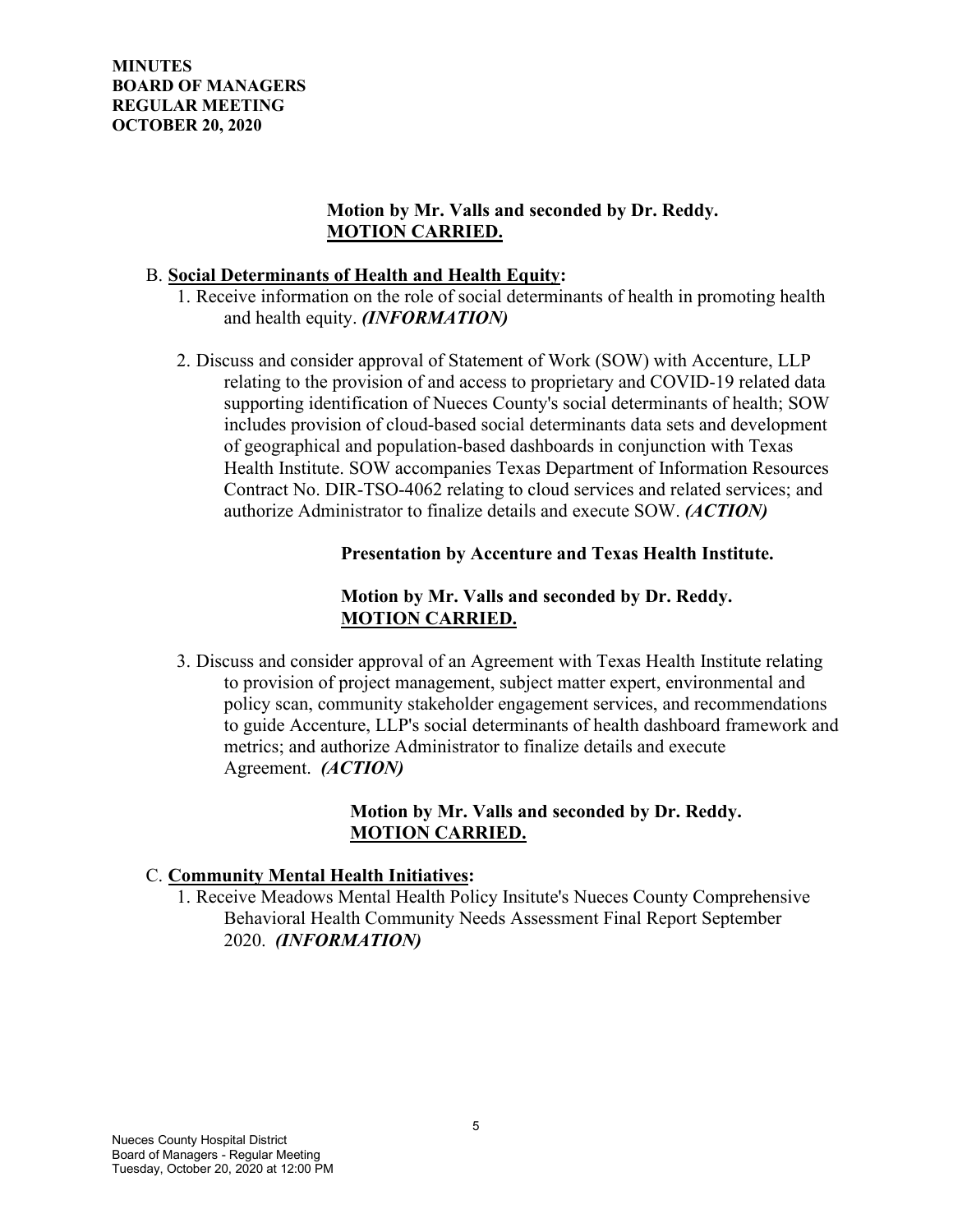2. Receive presentation from The Police Assisted Addiction and Recovery Initiative (PAARI) relating to support and resources to help law enforcement agencies create non-arrest pathways to treatment and recovery. *(INFORMATION)*

### **Presentation by Allie Hunter with PAARI.**

### **Recess called by Mr. Martinez, Chairman at 1:56 p.m. Meeting called back to order by Mr. Martinez, Chairman at 2:12 p.m.**

3. Receive presentation from Cloud  $9^{\circledR}$  TeleBehavioral Healthcare on technology for law enforcement, fire, and emergency medical services to connect to remote mental health clinicians and/or medical practitioners to jointly treat patients experiencing mental health crisis in the community. *(INFORMATION)*

#### **Presentation by J.C. Adams with Cloud 9.**

#### D. **COVID-19 Pandemic:**

1. Receive update on establishment of a COVID-19-related Alternate Care Site for postacute care at Corpus Christi Medical Center-Northwest located at 13725 Northwest Boulevard, Corpus Christi, Texas. *(INFORMATION)*

#### E. **Legislation:**

1. Discuss and consider adoption of legislative agenda for 87th (2021) Texas Legislative Session. *(ACTION)*

## **Item E. (1) Tabled by Board Members for Special Meeting.**

#### F. **Board of Managers Business:**

1. Adopt Calendar Year 2021 Board of Managers Meeting dates and times. *(ACTION)*

## **Motion by Dr. Reddy and seconded by Mr. Valls. MOTION CARRIED.**

#### G. **Local Provider Participation Fund:**

1. Receive information on establishment of Nueces County Hospital District LPPF. *(INFORMATION)*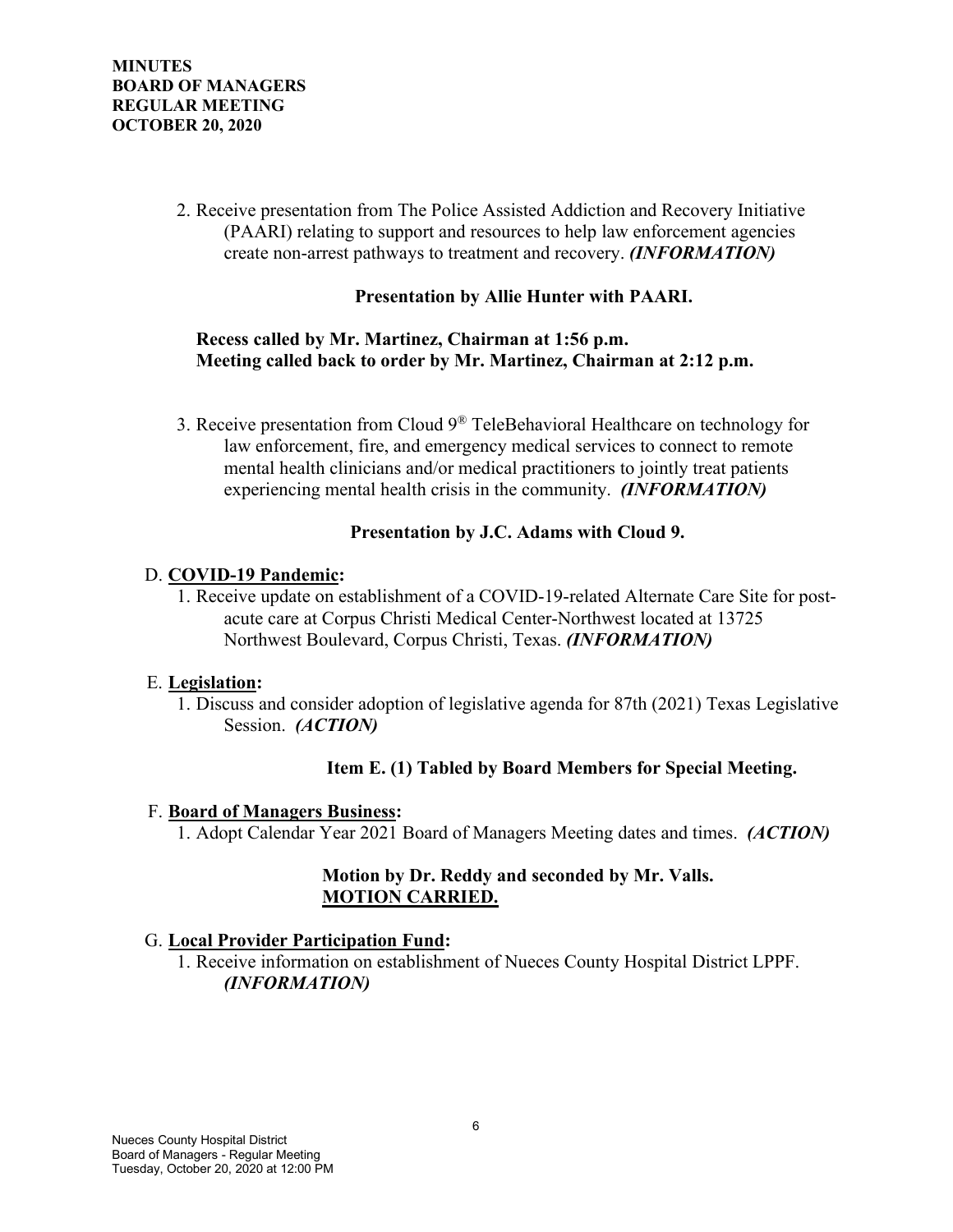### H. **Purchasing:**

1. Adopt Board of Managers Order granting professional services exemption from the competitive purchasing requirements of Texas Local Government Code, §262.023 for acquisition of Quality Assessment, Utilization Review, and Coding Review Services from the Texas Medical Foundation for Calendar Years 2021, 2022, and 2023; exemption authorized by Local Government Code, §262.024(a)(4). *(ACTION)*

### **Motion by Mr. Valls and seconded by Mr. Dain. MOTION CARRIED.**

2. Adopt Board of Managers Order granting professional services exemption from the competitive purchasing requirements of Texas Local Government Code, §262.023 for acquisition, from Texas Health Institute, of project management, subject matter expert, environmental and policy scan, community stakeholder engagement services, and recommendations to guide Accenture, LLP's social determinants of health dashboard framework and metrics for Calendar Years 2021 and 2022; exemption authorized by Local Government Code, §262.024(a)(4). *(ACTION)*

## **Motion by Mr. Valls and seconded by Mr. Dain. MOTION CARRIED.**

## I. **Administrator's Actions:**

- 1. Receive information on Administrator's action(s) performed as part of his duties directing the affairs of the District and/or as required by the Board of Managers; duties established pursuant to Texas Health and Safety Code, §281.026(e):
	- a. Extension of due date for Deliverable No. 7 of Professional Services Contract with Meadows Mental Health Policy Institute; due date for consultations extended to March 31, 2021. *(INFORMATION)*

## 7. **ADMINISTRATOR'S BRIEFING:**

- A. Next Board of Managers and Board Committee meetings (all meetings' dates, times, and locations subject to change):
	- 1. Finance Committee: November 17, 2020, 11:00 AM in NCHD Board of Managers Meeting Room at 555 North Carancahua Street, Room 950-A, Corpus Christi, Texas 78401;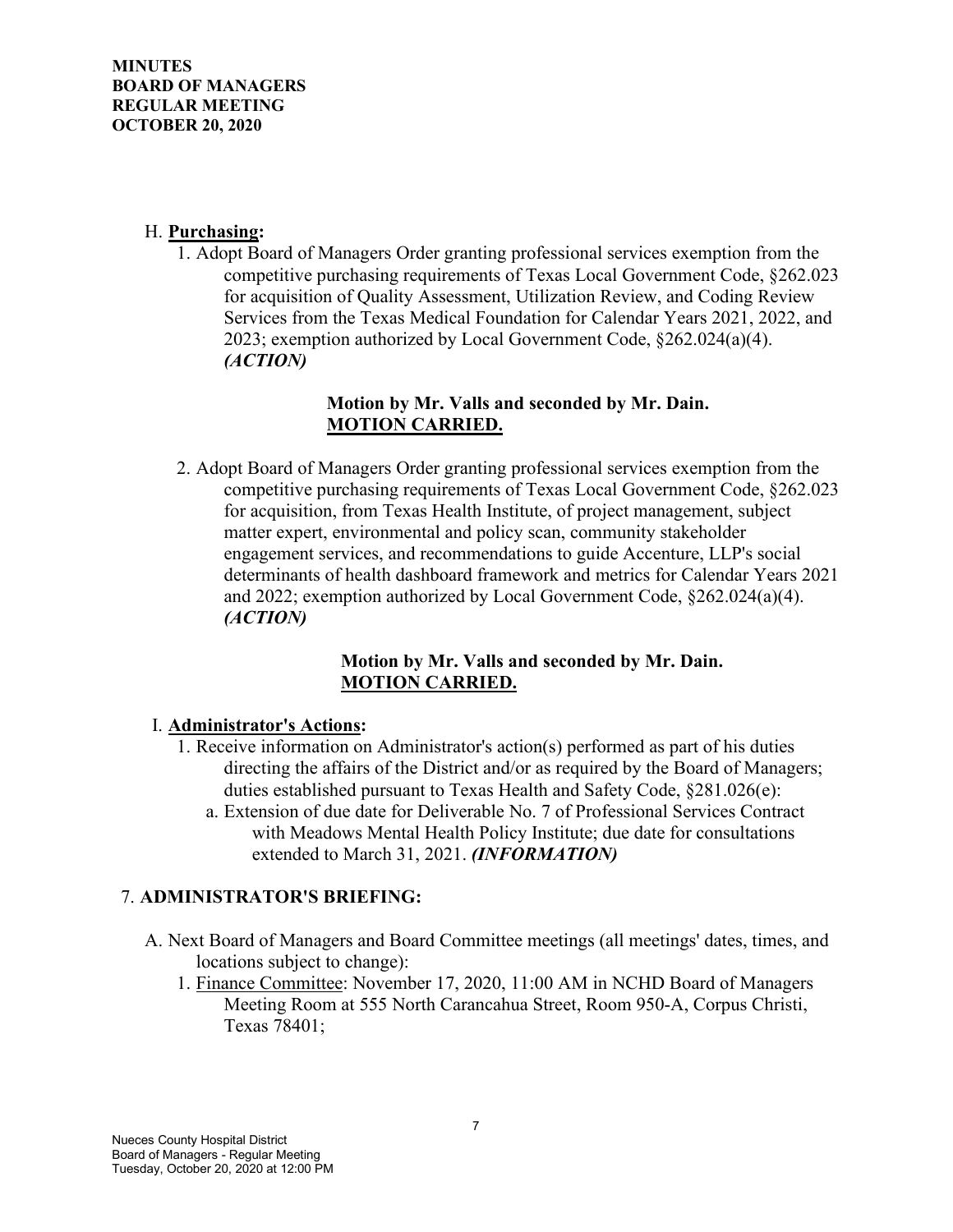2. Board of Managers: November 17, 2020, 12 Noon in NCHD Board of Managers Meeting Room at 555 North Carancahua Street, Room 950-A, Corpus Christi, Texas 78401. *(INFORMATION)*

### 8. **ADJOURN**

 **Motion to adjourned by Mr. Martinez. Motion by Dr. Reddy and seconded by Mr. Dain. Meeting adjourned at 3:19 p.m.**